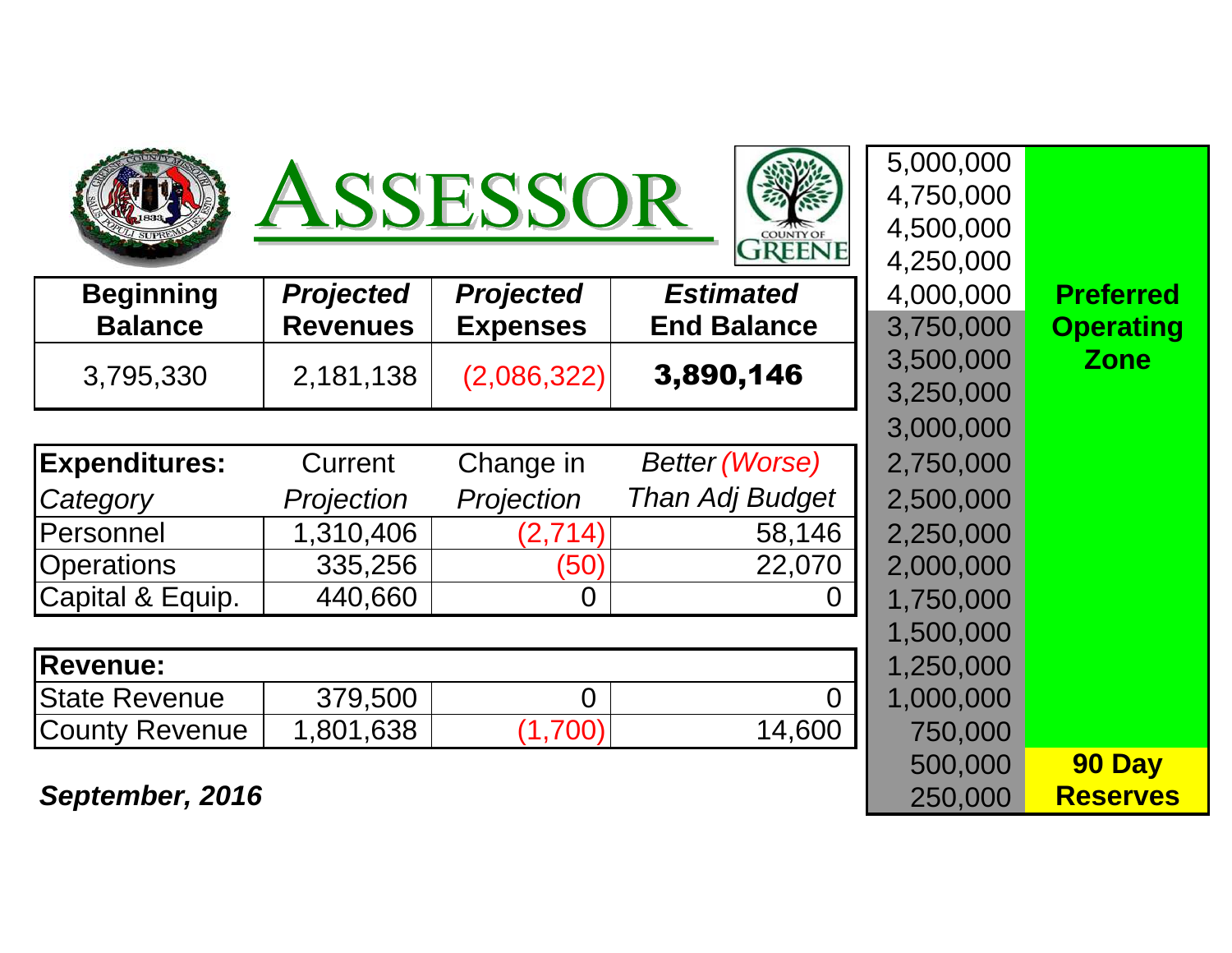

## ROAD & BRIDGE



| <b>Beginning</b>     | <b>Projected</b>  | <b>Projected</b> | <b>Estimated</b>      | 16,000,000 | <b>Capital</b>     |
|----------------------|-------------------|------------------|-----------------------|------------|--------------------|
| <b>Balance</b>       | <b>Revenues</b>   | <b>Expenses</b>  | <b>End Balance</b>    | 15,000,000 | $\mathbf{g}$       |
| 13,099,701           | 29,613,980        | (23,960,338)     | 18,753,342            | 14,000,000 | <b>Infrastruct</b> |
|                      |                   |                  |                       | 13,000,000 | <b>Needs</b>       |
|                      |                   |                  |                       | 12,000,000 |                    |
| <b>Expenditures:</b> | Current           | Change in        | <b>Better (Worse)</b> | 11,000,000 | <b>Kansas</b>      |
| Category             | <b>Projection</b> | Projection       | Than Adj Budget       | 10,000,000 | <b>Project</b>     |
| Personnel            | 6,885,203         | 127,414          | 462,623               | 9,000,000  |                    |
| <b>Operations</b>    | 11,522,983        | 193,556          | 180,101               | 8,000,000  |                    |
| Capital & Infra.     | 5,552,152         | (1,256)          | 3,478,510             | 7,000,000  | 90 Day             |
|                      |                   |                  |                       | 6,000,000  | <b>Operatin</b>    |
| <b>Revenue:</b>      |                   |                  |                       | 5,000,000  | <b>Reserve</b>     |
| <b>Total Revenue</b> | 29,613,980        | 201,125          | 2,384,311             | 4,000,000  |                    |

| <b>AD</b>        | <b>&amp; BRIDGE</b> |                       | 19,000,000 |                       |
|------------------|---------------------|-----------------------|------------|-----------------------|
|                  |                     |                       | 18,000,000 | <b>Other</b>          |
|                  |                     | <b>TREENE</b>         | 17,000,000 | <b>Future</b>         |
| <b>Projected</b> | <b>Projected</b>    | <b>Estimated</b>      | 16,000,000 | <b>Capital</b>        |
| <b>Revenues</b>  | <b>Expenses</b>     | <b>End Balance</b>    | 15,000,000 | &                     |
|                  |                     | 18,753,342            | 14,000,000 | <b>Infrastructure</b> |
| 29,613,980       | (23,960,338)        |                       | 13,000,000 | <b>Needs</b>          |
|                  |                     |                       | 12,000,000 |                       |
| Current          | Change in           | <b>Better (Worse)</b> | 11,000,000 | <b>Kansas</b>         |
| Projection       | Projection          | Than Adj Budget       | 10,000,000 | <b>Project</b>        |
| 6,885,203        | 127,414             | 462,623               | 9,000,000  |                       |
| 11,522,983       | 193,556             | 180,101               | 8,000,000  |                       |
| 5,552,152        | (1,256)             | 3,478,510             | 7,000,000  | 90 Day                |
|                  |                     |                       | 6,000,000  | <b>Operating</b>      |
|                  |                     |                       | 5,000,000  | <b>Reserves</b>       |
| 29,613,980       | 201,125             | 2,384,311             | 4,000,000  |                       |
|                  |                     |                       | 3,000,000  | <b>Minimum</b>        |
| 6                |                     |                       | 2,000,000  | <b>Cash</b>           |
|                  |                     |                       | 1,000,000  | <b>Reserves</b>       |

20,000,000

**September, 2016**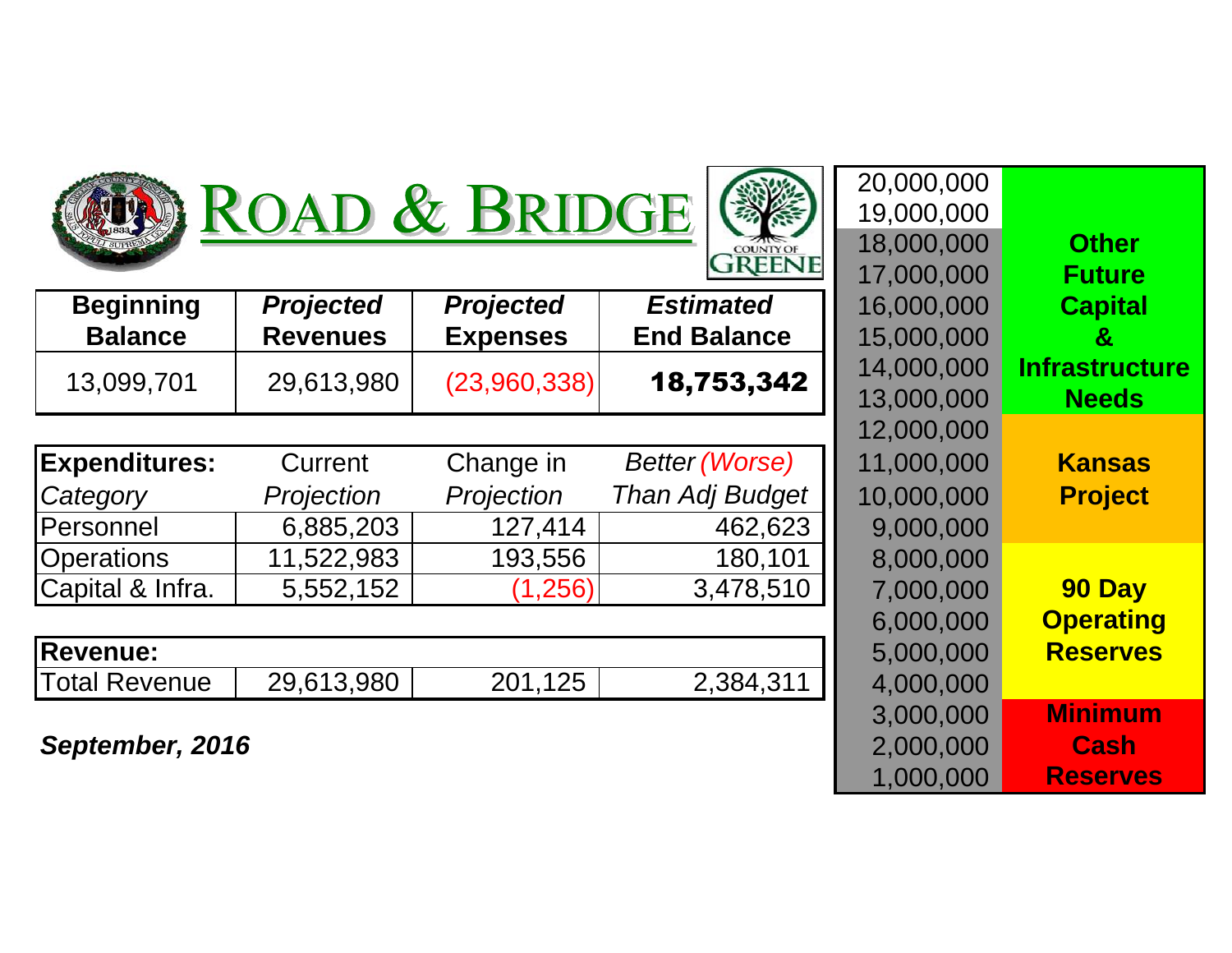| <b>GENERAL FUND</b>        |                  |                       |                       |          |
|----------------------------|------------------|-----------------------|-----------------------|----------|
| <b>REVENUE</b>             | <b>September</b> | Change In             | Projection            |          |
| September, 2016            | <b>Year End</b>  | Projection            | <b>Better (Worse)</b> |          |
|                            | Projection       | <b>Better (Worse)</b> | Than Adj. Budget      |          |
| <b>Sales Tax</b>           | 13,380,000       | 95,000                | 126,200               | 1.0%     |
| <b>Property Taxes</b>      | 6,331,594        | (5,643)               | 32,418                | 0.5%     |
| <b>Other Taxes</b>         | 940,055          | $\Omega$              | (5,533)               | $-0.6%$  |
| <b>Sheriff Fees</b>        | 6,330,209        | (588, 996)            | (445, 803)            | $-6.6%$  |
| <b>Collector's Comm.</b>   | 3,193,370        | (25, 308)             | 184,370               | 6.1%     |
| <b>Recorder Fees</b>       | 1,085,000        | 1,500                 | (48,500)              | $-4.3%$  |
| <b>Bldg &amp; Planning</b> | 869,120          | 13,545                | 251,300               | 40.7%    |
| Pub. Admin Fees            | 369,434          | 6,471                 | (30, 566)             | $-7.6%$  |
| <b>Other Fees</b>          | 1,069,131        | 12,323                | 64,618                | 6.4%     |
| Grants                     | 2,426,605        | (3,262)               | (168, 346)            | $-6.5%$  |
| Interest                   | 295,181          | (3, 462)              | 40,181                | 15.8%    |
| Other Rev & Trfs           | 396,801          | (64,557               | (242,838)             | $-38.0%$ |
| <b>Finance Comm Adj</b>    | (112, 239)       | O                     | (112, 239)            | 0.0%     |
| <b>Total</b>               | 36,574,259       | (562, 387)            | (354, 739)            | $-1.0%$  |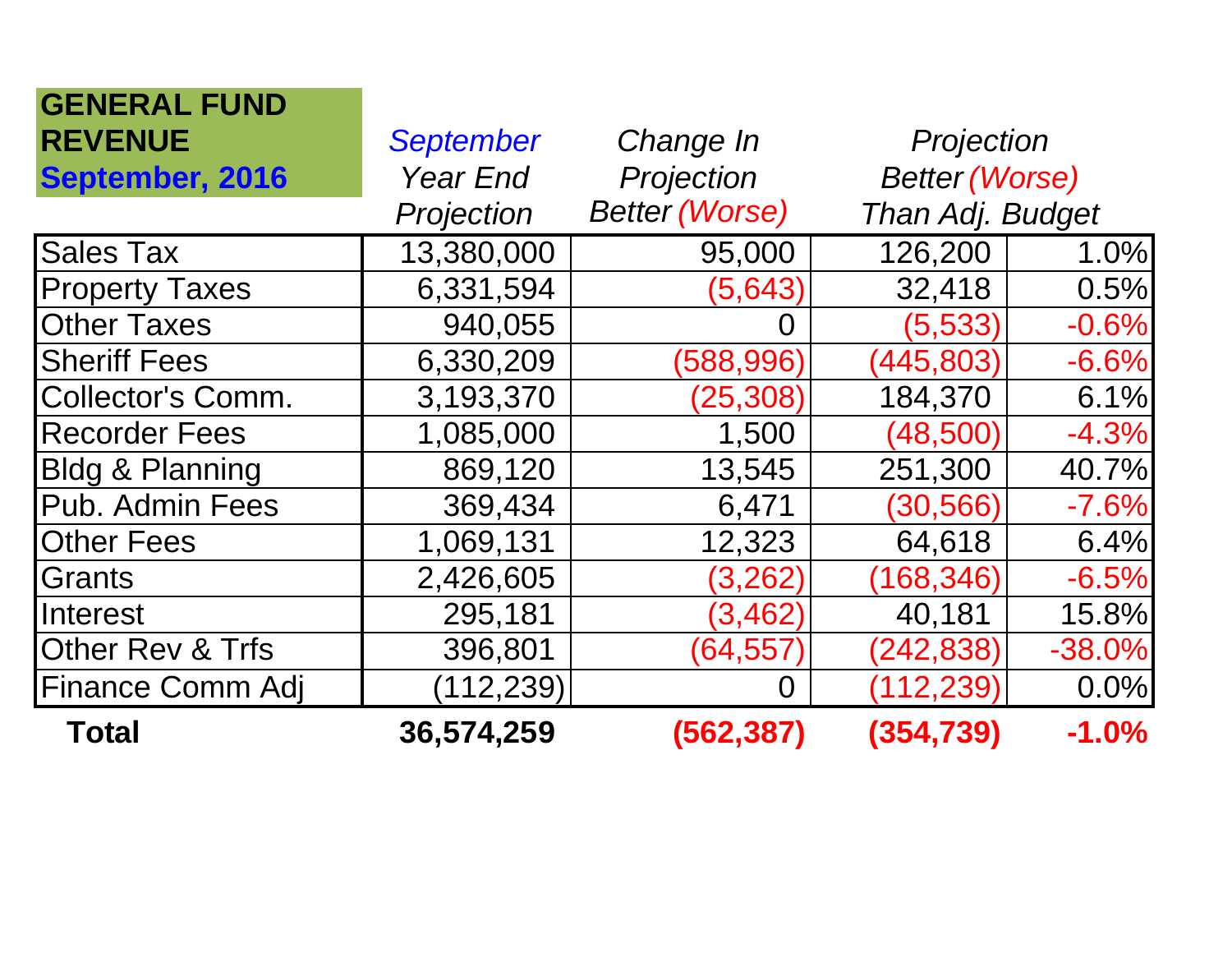| <b>GENERAL FUND</b>               |                  |                       |                       |          |
|-----------------------------------|------------------|-----------------------|-----------------------|----------|
| <b>EXPENDITURES</b>               | <b>September</b> | Change                | Projection            |          |
| <b>AUR</b><br>September, 2016     | Year End         | In Projection         | <b>Better (Worse)</b> |          |
|                                   | Projection       | <b>Better (Worse)</b> | <b>Than Budget</b>    |          |
| <b>Circuit Courts &amp; Clerk</b> | 1,954,117        | (5,000)               | 9,167                 | 0.5%     |
| <b>Juvenile</b>                   | 3,976,500        | 4,946                 | 480,700               | 10.8%    |
| <b>Prosecuting Attorney</b>       | 3,770,318        | 102,376               | (29, 466)             | $-0.8%$  |
| <b>Sheriff</b>                    | 5,180,370        | 65,251                | 36,397                | 0.7%     |
| Jail                              | 7,529,752        | 14,214                | 770,901               | $-11.4%$ |
| Collector                         | 570,327          | (35)                  | 0                     | $0.0\%$  |
| <b>County Clerk</b>               | 1,328,340        | 9,029                 | 42,974                | 3.1%     |
| Finance Departments               | 728,439          | 3,897                 | 3,191                 | 0.4%     |
| <b>Public Administrator</b>       | 457,140          | (642)                 | 7,046                 | 1.5%     |
| Recorder                          | 400,857          | $\overline{0}$        | 4,748                 | 1.2%     |
| <b>County Commission</b>          | 436,560          | 41                    | 7,514                 | 1.7%     |
| <b>Human Resources</b>            | 249,632          | (2,723)               | (5,704)               | $-2.3%$  |
| Purchasing                        | 197,380          | (138)                 | (3,777)               | $-2.0%$  |
| <b>General Services</b>           | 236,963          | 888                   | (9,181)               | $-4.0%$  |
| <b>Pre-Trial</b>                  | 142,956          | 221                   | 8,914                 | 5.9%     |
| <b>Information Systems</b>        | 2,259,779        | 10,159                | 99,753                | 4.2%     |
| Emergency Mgmt                    | 753,801          | 6,067                 | 30,016                | 3.8%     |
| <b>Resource Mgmt</b>              | 1,435,971        | 4,996                 | 36,857                | 2.5%     |
| <b>Building Operations</b>        | 1,390,165        | 917                   | 9,376                 | 0.7%     |
| <b>Vehicle Operations</b>         | 728,814          | 10,546                | 103,206               | 12.4%    |
| <b>Utilities</b>                  | 732,080          | 2,769                 | 77,920                | 9.6%     |
| Non-Departmental                  | 2,685,602        | 28,357                | 270,381               | 9.1%     |
| <b>Public Information</b>         | 40,573           | 94                    | 11,423                | 22.0%    |
| <b>Supplement LEST 1</b>          | 643,630          | 115,181               | 56,444                | 8.1%     |
| <b>Debt Service</b>               | 2,379,988        | 85,000                | 301,429               | 11.2%    |
| Contingency                       |                  |                       | 1,187,693             | 100.0%   |
| <b>Finance Comm Adj</b>           | (595, 555)       | 206,075               | 595,555               | 0.0%     |
| <b>TOTALS</b>                     | 39,614,498       | 662,489               | 2,561,678             | 6.1%     |